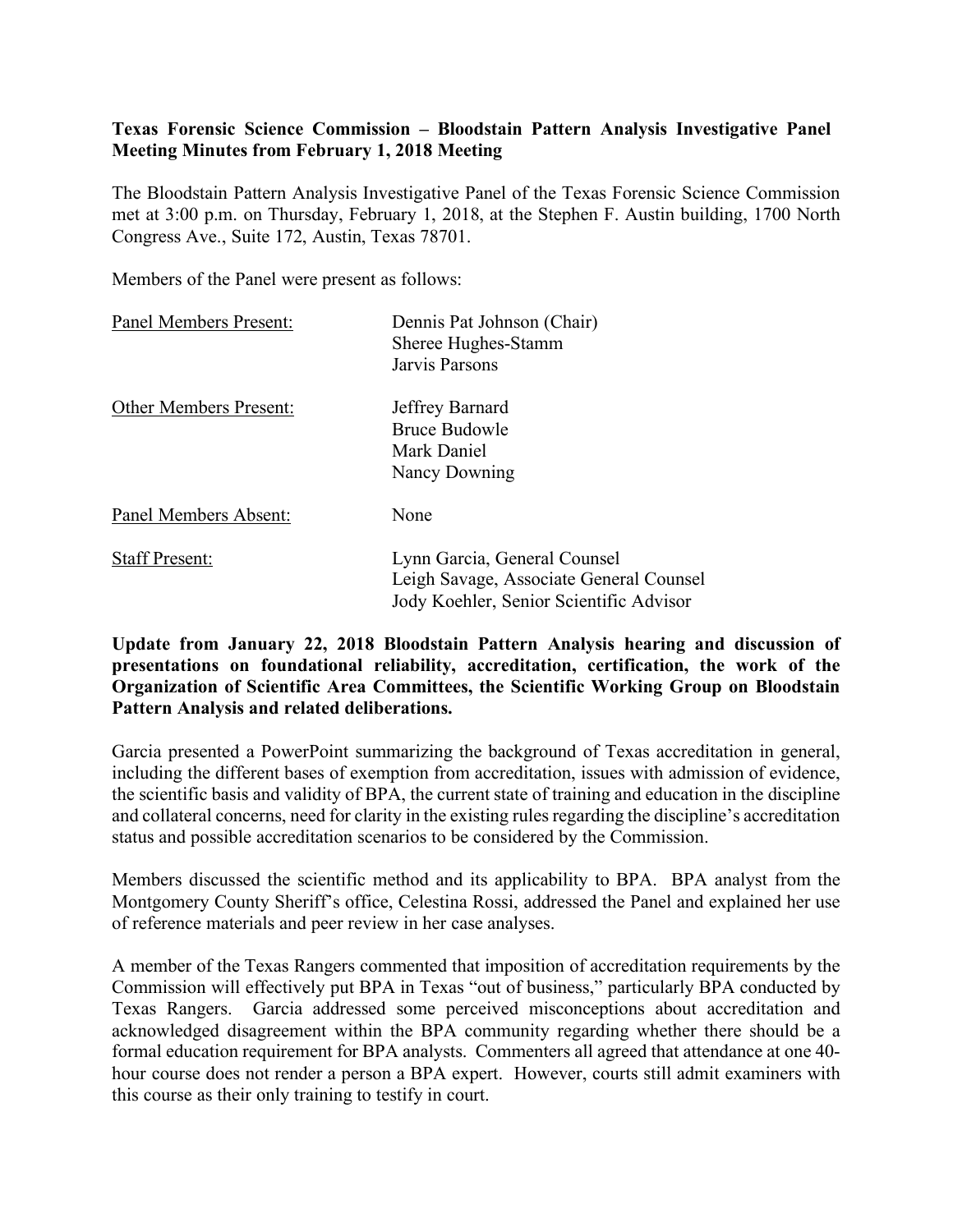Robert Freyer, First Assistant District Attorney at the Montgomery County District Attorney's Office in Conroe, Texas, offered comments with regard to bloodstain pattern analysis and how it is used in criminal cases in his county. Rossi reported that the Montgomery County Sheriff's office is close to achieving accreditation in their firearms/toolmarks section.

Christine Ramirez, director of the TEEX program that provides the 40-hour course on BPA, addressed commissioners. She explained how the program works and emphasized that the course does not create an expert in BPA and that additional training and experience are required.

# **Discussion of possible regulatory outcomes for bloodstain pattern analysis in Texas, including accreditation and exemption options and related implications for licensing.**

Members discussed exempting BPA from accreditation altogether. Admissibility would then be determined by gatekeepers solely under the Rules of Evidence instead of under the current twopronged approach that considers both the Code of Criminal Procedure and the Rules of Evidence). Other options would be to temporarily exempt the discipline and require accreditation at a future date (this option would require clarification of the current rules) or require accreditation according to internal standards set by the Commission.

Garcia pointed out if accreditation is required for a discipline, licensing for its analysts will follow under the Code of Criminal Procedure. Members discussed the benefits and drawbacks of each of the options for BPA. Hughes-Stamm suggested a temporary exemption from accreditation oversight for clarity and until laboratories have time to achieve accreditation in BPA.

# **Discussion of the impact on practitioners of requiring accreditation by national accrediting bodies including perceived barriers and possibilities for overcoming same.**

Members discussed the practical impact of imposing accreditation on entities that perform BPA. A representative from the Texas Rangers reiterated that the Rangers would not be able to perform BPA if accreditation is required. Some expressed concern with the cost of accreditation and the volume of documentation involved in achieving accreditation.

#### **Discussion of resource factors in developing an accreditation process for bloodstain pattern analysis outside of existing national accrediting bodies.**

The Scientific Working Group, Organization of Scientific Area Committees and International Association for Identification all have potential resource material for the Commission to utilize should it choose to accredit BPA on its own, outside of recommending traditional accreditation. Garcia explained that the development of recommendations in the discipline being adopted and published by OSAC is not likely in the next year or so because of the lengthy process involved in adopting documents for publication to the registry.

Members discussed that the FSC does not have the resources to establish a "stand alone" accreditation program for BPA. The FSC generally acts as a supplement to national bodies and